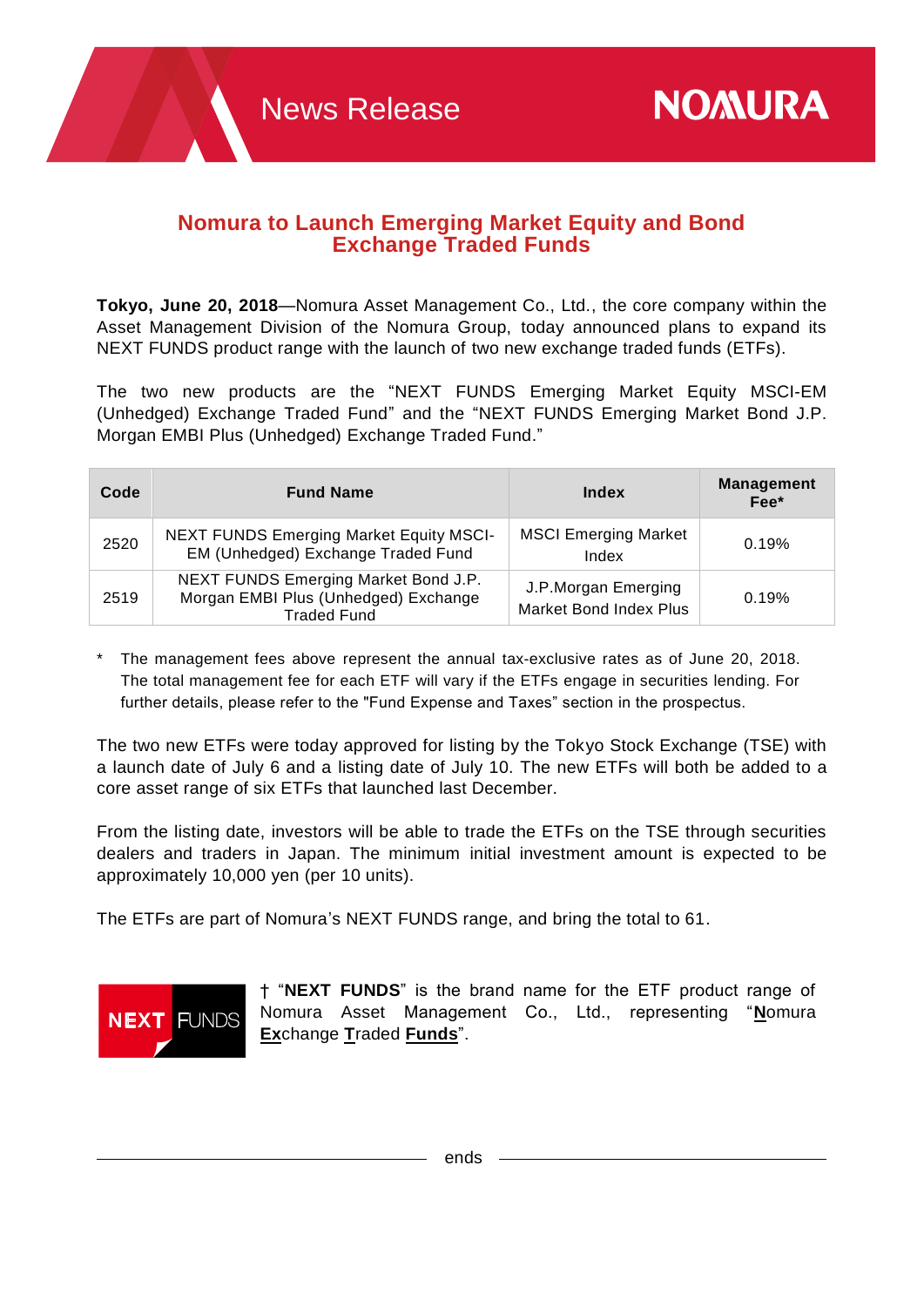## Nomura

Nomura is an Asia-headquartered financial services group with an integrated global network spanning over 30 countries. By connecting markets East & West, Nomura services the needs of individuals, institutions, corporates and governments through its four business divisions: Retail, Asset Management, and Wholesale (Global Markets and Investment Banking), and Merchant Banking. Founded in 1925, the firm is built on a tradition of disciplined entrepreneurship, serving clients with creative solutions and considered thought leadership. For further information about Nomura, visit [www.nomura.com.](http://www.nomura.com/)

## **Disclosures required in Japan**

Registered Company Name: Nomura Asset Management Co., Ltd.

Registration Number: Director of Kanto Local Finance Bureau (Financial Instruments Firms) No.373

Member Associations: The Investment Trusts Association, Japan; Japan Investment Advisers Association

## **ETF Investment Risks**

ETFs invest primarily in securities that are subject to fluctuations in price and may incur losses when the market price or index price falls because of changes in linked stock price indices, decreases in the price of securities included in the funds, bankruptcy or deterioration of the financial status of the companies that issued the securities included in the funds, and the effects of other market factors. Also, the securities included in the funds are subject to currency exchange rates, and the index price may fall because of fluctuations in exchange rates. Consequently, the investment principal is not guaranteed. Because of the risk characteristics, investment trusts including ETFs are fundamentally different from deposits and savings.

\* ETF risks are not limited to the above.

When applying to establish a trust, be sure to read the investment trust documentation (the prospectus) provided by the distributing company and to make your own investment decisions.

ETF Expenses (investors who invest in ETFs through a recognized securities exchange will incur the following expenses)

• Trading Fee (paid at the time of transaction)

Trading of the Fund incurs brokerage commission fees set by a Type-1 financial instruments business provider (securities firm) that handles the transaction. These commissions are separate from the actual transaction value. (Because the commissions charged by each securities firm differ, it is not possible to specify a maximum amount.)

• Management fees (fees are charged during the trust period according to the length of the trust period)

The total management fee is obtained by adding the amount determined in (2) below to the amount determined in (1) below.

Management fees are paid from the trust assets, and therefore are the costs indirectly paid by an investor during the period the ETF is held.

(1) The amount obtained by multiplying the total net assets by a rate determined by the Management Company not to exceed 1.026% annually\* (0.95% exclusive of taxes). \*